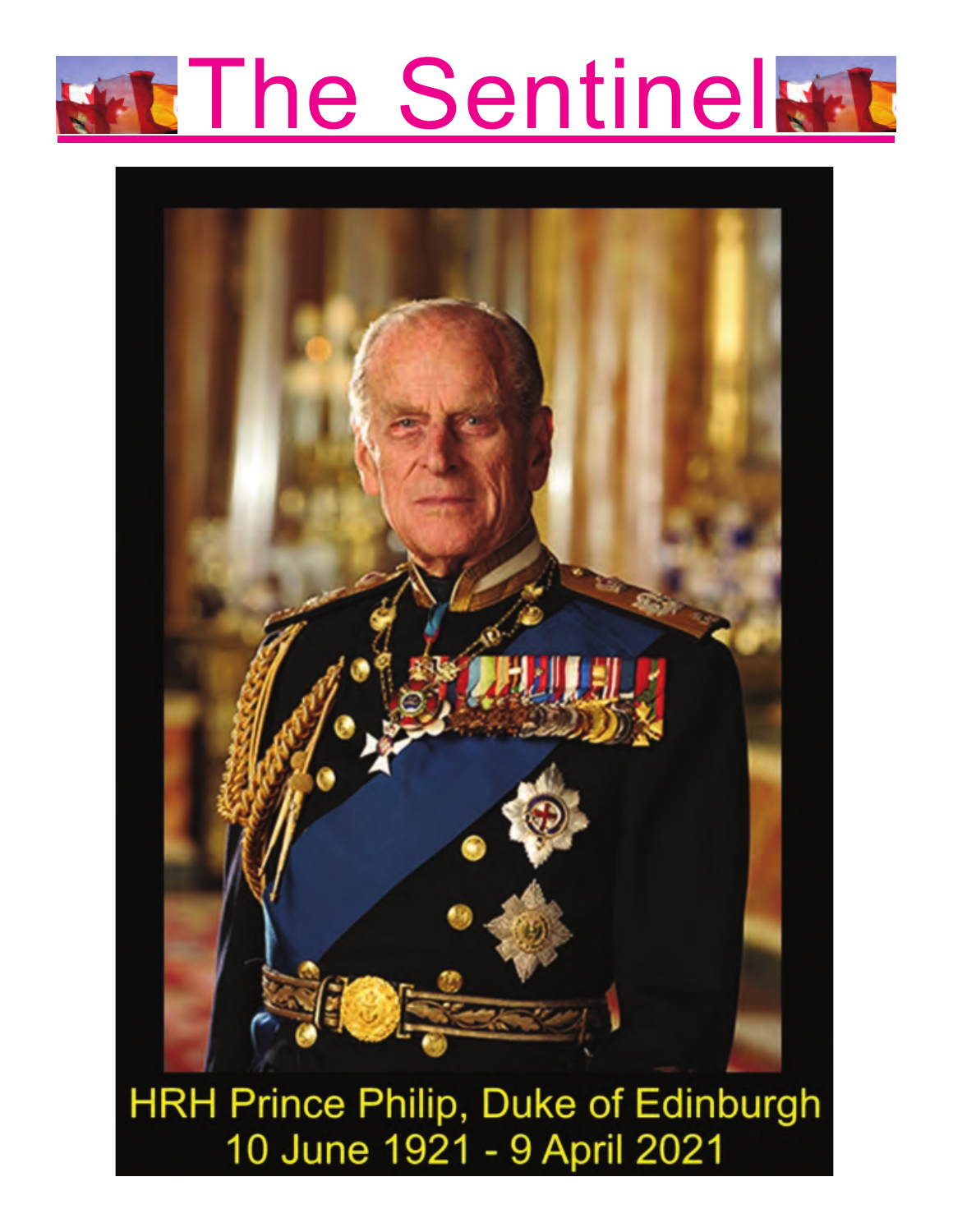*The Sentinel* Spring 2021 - Volume 147 - 1 Managing Editor: John Chalmers

Orange Headquarters *J.Chalmers. GOLC 401-4854 Bathurst Street Toronto. ON M2R 1X3* ISSN 1711-3989

Publications Agreement 40772033 The Sentinel is a publication of the Grand Orange Lodge of Canada. Reproduction in whole or in part without written permission is prohibited. All pictures and news stories are property of the Sentinel and may be edited due to space.

> Printed in Canada by Britannia Printers Inc.

#### **Next Article Due Date: Aug 31st. 2021 For Summer Issue**

Mission Statement of the "Sentinel" "We shall bear witness to, and publish the accomplishments and benevolence of the Orange Family in Canada. *To all our loyal readers, and subscribers who support the Sentinel through their kind donations and stories we say "THANK YOU***"**

The Sentinel is also available on the Grand Lodge of Canada website, grandorangelodge.ca read only or free download You can also print all or individual pages. It can be sent to any email address at no cost

**Sentinel Email Keep sending in your Articles, Events, Advertisements and News to jodachal@yahoo.ca**

*The Sentinel Connects Our Association From Ocean Unto Ocean Bonavista To Vancouver Island*



**Trillium Home LOBA ONTARIO WEST INC. President:** Angus MacLennan

**Secretary:** Geraldine Tucker 39 Church Street Parry Sound, ON P2A 1Y6 **Treasurer:** Eleanor Vincent. 302-380 Essa Rd. Barrie. ON L4N 9G7 **Please Remember! We must receive donations to maintain our Charitable Status so we can continue our donations on your behalf! Board Members:** Shirley Buchanan Shawn McKinlay Don Scanlon Myra Knight Margaret Munro Winters Helen Thompson Linda Coote Robert Duncan Gordon Read **Honorary Members:** Dorothy Morrisey Velma Hart Trudy Cochran *Thank you for your continued Support!*

### **ORANGE & PROTESTANT CHILDREN'S FOUNDATION**

(Formally The Rosemere Home)

#### Supporting Programs that Support Children



They Stand Tallest Who Stoop To Help A Little Child...

**Donations Can Be Directed To** 137 Ch De La Passe Mansfield QC **JOX 1RO** 

President **Dean Nobes** denob70@gmail.com

**Treasurer Donald Wilson** donwilson 920sympatico.ca

Christmas & SeasonsGreetings for a safe and Happy 2021 to all our Orange Family **Members The Officers & Members of Prince Arthur LOL 1331 Guelph**



MW Sister Annie Boyle in PEI sent this to show how well the flowers are growing in her back yard. *Thank you Annie*

 $2<sup>1</sup>$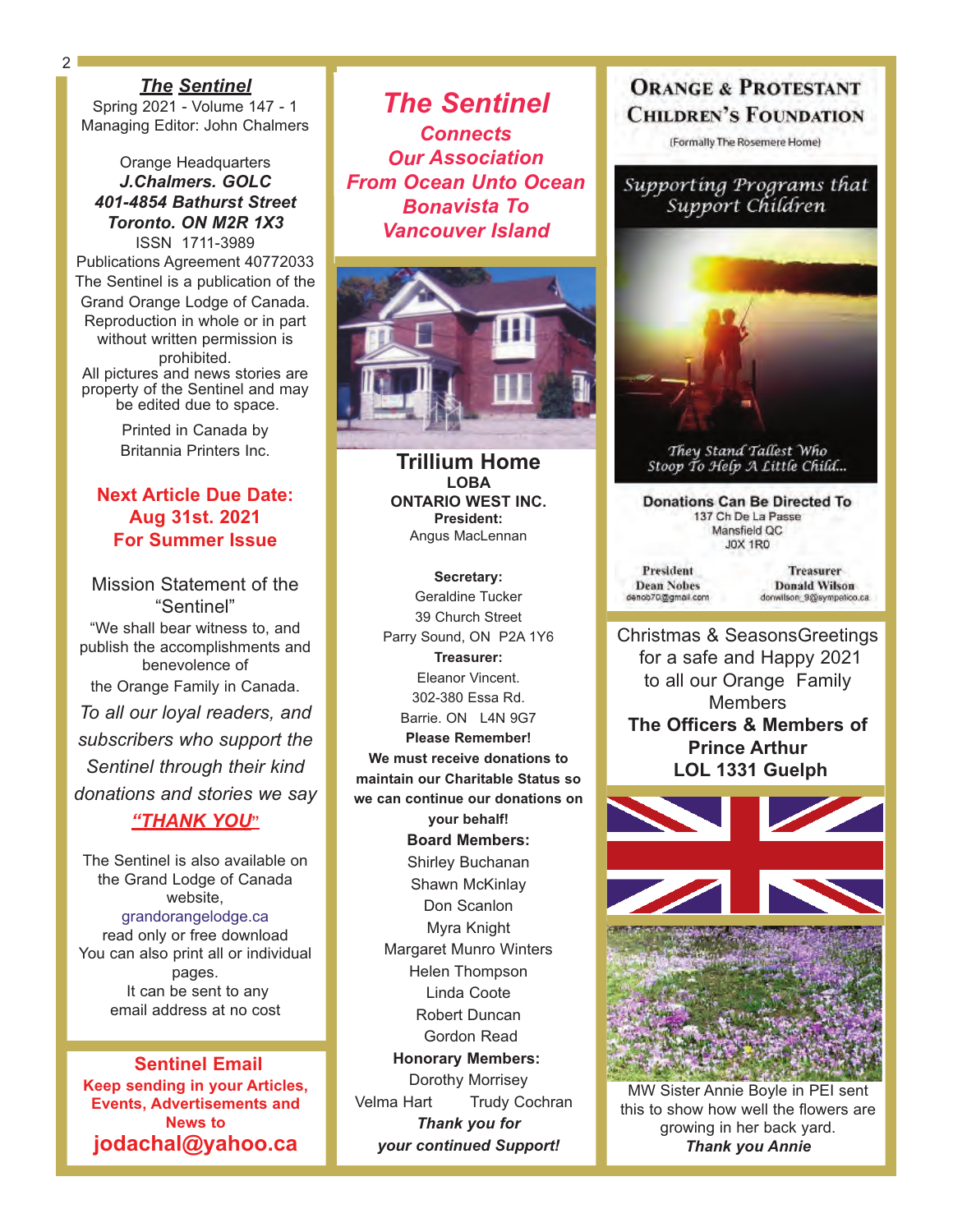

# Chaplain's Corner

Every once in a while, I receive a letter from someone who wants to send along a thought or two to me. I wanted to pass a couple of them to you.

This first one came from a Baptist minister in Mississippi where I was preaching. He reminded me….

"Always pray to have eyes that see the best in people, A heart that forgives the worst - A mind that forgets the bad - And a soul that never loses faith in God".

This second one is worthy of taking note of. I found it while I was going through old boxes of Orange lodge papers that had been laying around for years. I came across an "Application for Admission" to Duke of York LOL # 303 and on the back of it was a Statement of Purpose.

It read as follows……. *Formed by Brethren who realized that Salvation is in Christ alone through His blood and that there was a need to spread this message to the Brethren of the Institution, we are convinced of the continued need to show that the only way to heaven is not through any church, any preacher, creed or ceremony, any Institution or ritual, but simply through trusting Jesus Christ and his finished work on the cross.*

This is an important time of the year when we should be thinking about what Christ did for us all on the cross.

Let us think about what happened to Jesus when He was sent to Pilate for judgement. In the end Barabbas was released to the crowd and Jesus was scourged and delivered to be crucified. Now we see Jesus crucified

And all the mocking which happened before His death.

Luke 23:39 The Penitent Thief "and one of the malefactors which were hanged railed on Him, saying, if You be Christ save yourself and us but the other, answering rebuked Him, saying do not you fear God, seeing you are in the same condemnation?

3

And we indeed justly; for we receive the due reward of our deeds but this Man has done nothing amiss and he said unto Jesus, Lord, remember me when You come into Your Kingdom and Jesus said unto him, Verily I say unto you, today shall you be with Me in Paradise".

It is important to take note that no reference is made to the fact that the Thief was going to Paradise without ever having been baptized. This is a contradiction to the fact that many have stated baptism is necessary to enter Heaven.

Something to remember……. Have you ever considered what a privilege it is to live in the era after the cross? We as believers have instant access to God through His Son Jesus Christ. We don't need to follow any religious rites before coming to Him in prayer. Wherever we are, at home, at work or even driving our car we can call on Him for forgiveness and help.

In the Old Testament, the law prescribed exactly who could approach the Lord and how it was done. When Jesus Christ died on Calvary's cross, the curtain in front of the Holy of Holies was torn from top to bottom as God opened a new and living way to approach Him: through the blood of His son. When we trust in Christ and His sacrifice on our behalf, He cleanses us from all sins and invites us to draw near to Him.

The way to the heavenly Father is open, but are we drawing near to Him? Even those of us who have trusted the Lord for salvation may not be taking advantage of this invitation to come even closer. In James 4:8 the author makes a promise every believer should claim: "Draw near to God and He will draw near to you."

> *MW Bro. Daniel MacDonald Grand Chaplain of Canada*

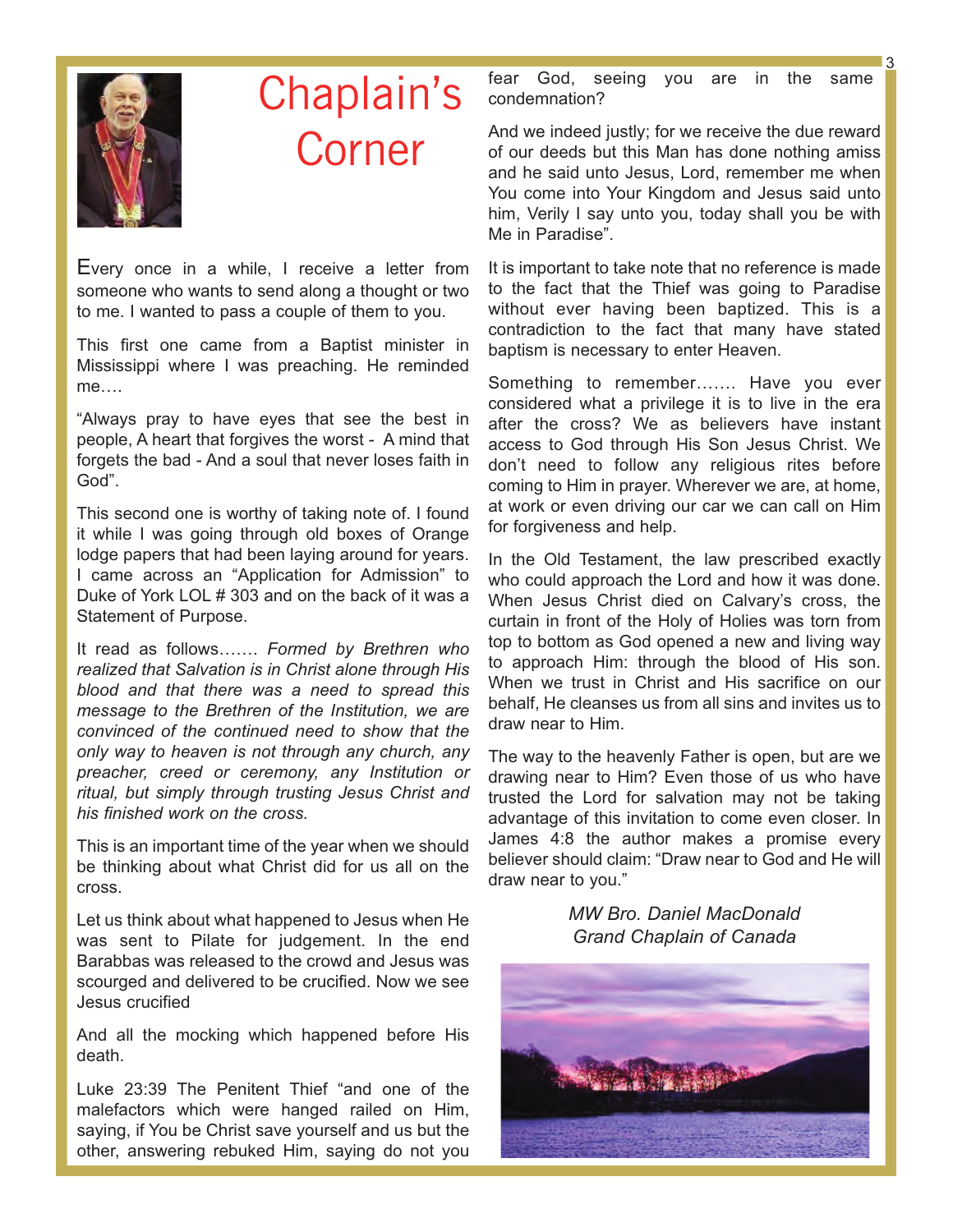# *IN MEMORIAM*

**RW Sister Sandra Toll** LOBA 389 OE Oct. 10th. 2020.. 50 yrs. service PG Auditor LOBA Ont. E.

**RW Sister Dorthy Kyle** LOBA 222/305 OE Oct. 3rd. 2020. 50yrs. service PG Auditor LOBA Ont. E..

**RW Bro./Sir Kt.Alden Fielding.** LOL 512 - RBP 135 OE July 4th. 2020 65yrs. service. PG Auditor GOL Ont. E PCM Lanark County PM LOL 512

**RW BRO./Sir Kt. Stuart Irving.** LOL 1227/143 - OYB 65/ - RBP 509 May 14th. 2020. 70 yrs. service PGL Ont. F. PCM Rideau St. Lawrence PDM Edwardsburg Dist. PM LOL 1227/143 PP RBP 509.

**Wor. Bro. Sir Kt. James Tripp** LOL 552 - RBP 1132/696 OE. July 31st. 2020 54 yrs. service

**Wor. Bro. Preston Harris.** LOL 917/151 OE May 3rd. 2020. 50 yrs. service. PM LOL 917

**RW Bro.Lloyd Wylie.**  LOL 1 - OYB 315/65 OE Jan. 3rd. 2021. 70 yrs. service. PGL Officer OE/OYB

> **Bro. Lawrence Harris.** LOL 47 NL March 13th. 2021

**Bro. Alexander C. MacLeod** LOL 269 OW April 2021

**Bro. John Brady** LOL 3127 - RBP 509 OE May 17th. 2021



**Wor. Bro. Gerald Tallman** PM & Hon. Member Rideau Belle OYB 65 Groveton. OE May 3rd.2021 67 yrs service. Bro. Tallman who was a strong supporter of the LOL, a succesful businessman and community leader, was also Chairman of the Kemptvill Hospital \$5 million expansion fundraising campaign, started the campaign with a \$500,000 donation from his family. The Kemptville Hospital named the emergency wing *The Tallman Family Emergency Department.*

**MW Sister Lois L. Brownlee.** LOBA 389 Osgoode OE March 12th. 2021 72 yrs. service PG Mistress Canada 1990 - 91 PPG Mistress OE 1975 - 76 PM LOBA 389

#### *MW Sis & MW Bro. Brownlee*

The Husband & Wife team of Eldon and Lois Brownlee had the rare distintion of being the Grand Master and Grand Mistress of the LOL and LOBA of Canada at the same time. this is the fisrt time that this has taken place in the Orange Association in Canada

*MW Bro.Eldon* held the following offices **Loyal Orange Young Brittons.** County Master Grenville 1954 Pr. Gr. Master 1955 - 56 Gr Master LOYBA Canada1960 **Loyal Orange Association** County Master Carlton 1965 Gr Master Ont. E 1981-82 Gr. Master Canada 1987-91 Imperial Grand Master of the World 1988-91 **Royal Black Institution of BA** Honorary Deputy Gr. Master.

#### *MW Sis.Lois*

Joined Osgoode LOBA 389 14-12-49 Prov Gr. Mistress Ont E 1975-76 Gr. Mistress Canada 1990-91 Their travels took them to many places, including the Tercentenary celebrations in Belfast NI 1990. **Seen below is some of the Regalia** associated with the various offices they held, which are now in the care of family members who are justifiably proud of the long and loyal committment of their parents to the Canadian Orange Association and the Orange World

T*hanks to MW Bro Jim Pyke, GOLC Historian for making this article possible.*



4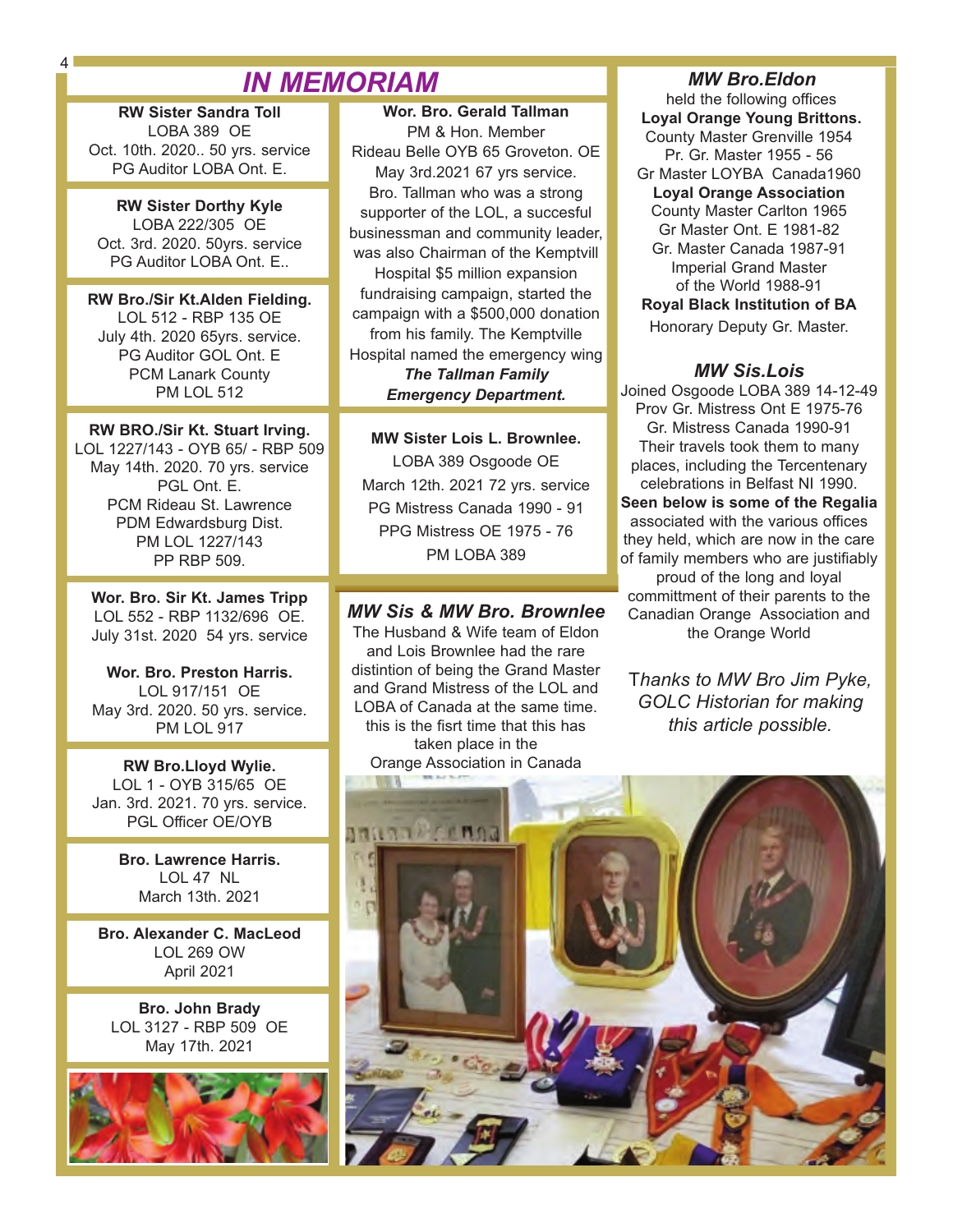

### *Grand Masters Message*

*Our Canadian History*

It is with great sorrow that we, the members of the Orange Lodge of Canada, watch the desecration and removal of monuments erected to our forefathers. The lack of support for the history of this nation from our current government is distressing. There is no doubt in our minds that the removal of the indigenous children of Canada and their forced education in residential schools was appallingly wrong

From the opening of the first school in 1876 with the creation of the Indian act followed by the amendment to the act making attendance compulsory in 1894, to the final closing of all federally funded schools in 1996, the people of Canada will have to bear the shame of permitting these institutions to exist.

All Canadians must accept their part in this travesty, for the one hundred and twenty years that these schools existed. Consecutive elected governments who enforced the removal of children from their parents and culture in an attempt to assimilate them as a people did nothing, nowhere did we hear any objections to the operation of these institutions by the citizens of Canada through those years. And although we now publicly recognize the wrongs committed over all those years, we must acknowledge that it was not just the government's decision, it was we, the people of this nation, who condoned this shameful act.

The focusing of the destruction, desecration and removal of the monuments commemorating the achievements of our forefathers is merely an attempt to change history, and to brand an individual for doing the will of the people. It

will gain nothing other than alienating our children from the history of Canada. If we are to remove monuments reflecting the achievements of previous governments of those one hundred and fifteen years then we must remove them all.

Each successive Prime Minister and his cabinet are equally guilty. Are we not to recognize the achievements of Wilfred Laurier, Mackenzie King or Lester Pearson a Nobel laureate because of their lack of action regarding the residential schools?

Sir John A. MacDonald was one of the founding fathers of confederation uniting the provinces and creating this Dominion of Canada. He was, as well, instrumental in the building of the rail lines from coast to coast along with many other numerous achievements.

The Orange Order in Canada vehemently oppose these acts of domestic terrorism carried out by individuals. We expect the local authorities to respond and criminally charge all perpetrators of these acts of desecration of our historical monuments.

Our children need to be educated in all facets of our history, so they may learn of our good achievements as well as the bad errors made by the people of this great nation. Destroying historical statues is not educating our children, it is teaching them a total lack of respect for the individuals who held or will hold public office.

We the Orange Lodge of Canada are asking the citizens of Canada to stand up and protest against these vile acts of terrorism. Give a voice to the protecting of our historical past so the people of Canada can learn and become more understanding of this great nation. We can try to right the wrongs of our past but we must never forget and must learn from our mistakes.

> *Sincerely & Fraternaly MW Bro. Donald Wilson Grand Master*

#### *Celebrating 100 Years*



Pictured front center Wor. Bro. WilliaM Jeffrey who is celebrating his 100th. birthday. He was born in Stratford Jan. 31st. 1921. He farmed in the Stratford area all of his life and is pictured here with his Brethren from his Lodge LOL 313 Harmony in Stratford Ont. West *SENTINEL SAYS*

*CONGRATULATIONS*

#### *50 Year Pins Presented*



Shown above receiving their 50 yr. service pins are, top to bottom. RW Sis. Dorothy Morrisey GM N.B. Wor. Sis. Josie Vickers both of Boyne LOBA 858 N.B.

5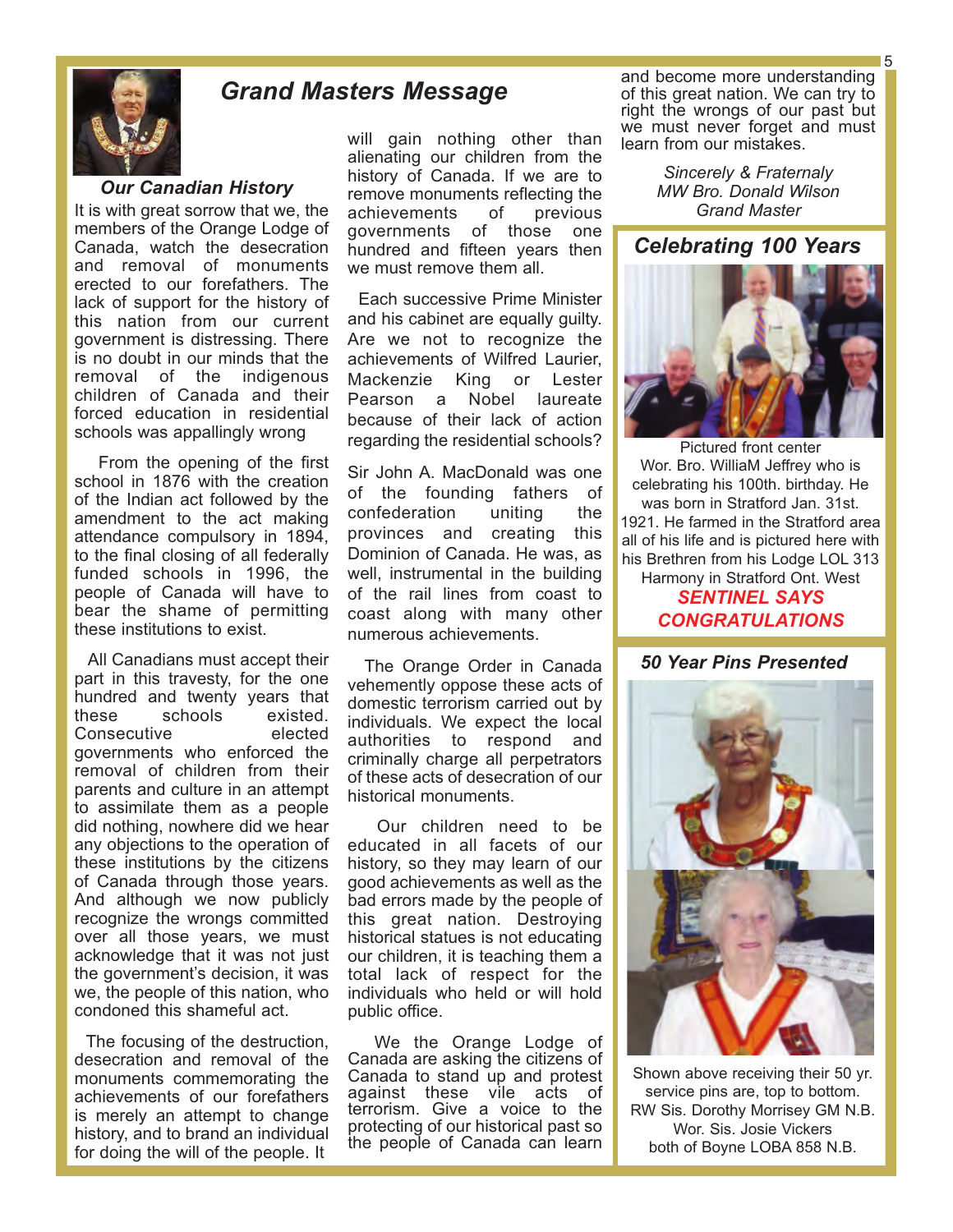# *LOYAL TRUE BLUE & ORANGE HOME CELEBRATING 100 YEARS*

6



*Above left picture of the LTB & Orange Home taken from a Banner entitled "The Loyal True Blue & Orange Home" Circa 1923 and, on the right as it is today*

Since 1921, the Loyal True Blue & Orange Home has been committed to an active partnership with students, parents, staff and community programs

The Home was originally incorporated as an orphanage, providing a home for hundreds of children over many years. In the early 1980's, the Ministry of Community and Social Services closed all orphanages and made the change to using foster homes rather than orphanages. The Board of Directors, in keeping with their dedication to children, opened a childcare centre**.**

### *Our Dedication*

The Home's board of directors, keeping to their dedication to children, established a small child care centre. Today we still operate the same centre, open Monday through Friday. We are a non-profit charitable organization, known for our outstanding work and dedication to serving the needs of families. We continue to grow and expand our work to help the community and its changing needs.

# *Loyal True Blue & Orange Home (since 1921)Mission Statement*

*The Loyal True Blue & Orange Home's goal is to operate a community based children's facility that addresses the physical, social & emotional needs of all children with multiple learning levels and abilities. We are committed to an active partnership with students, parents, staff and community programs.* 

**We were looking forward to a big 100th year celebration in August, however covid -19 has put the celebration off until it is safe for us to get together. We wish you, your family and Lodges all the best, stay safe and healthy. Check out our web site and click on the link to the virtual video.**

www.loyaltrueblueorangeflexiblechildcare.ca

# **Follow us on Facebook**

https://www.facebook.com/Loyal-True-Blue-Orange-Flexible-Child-Care-Centre-225131654704464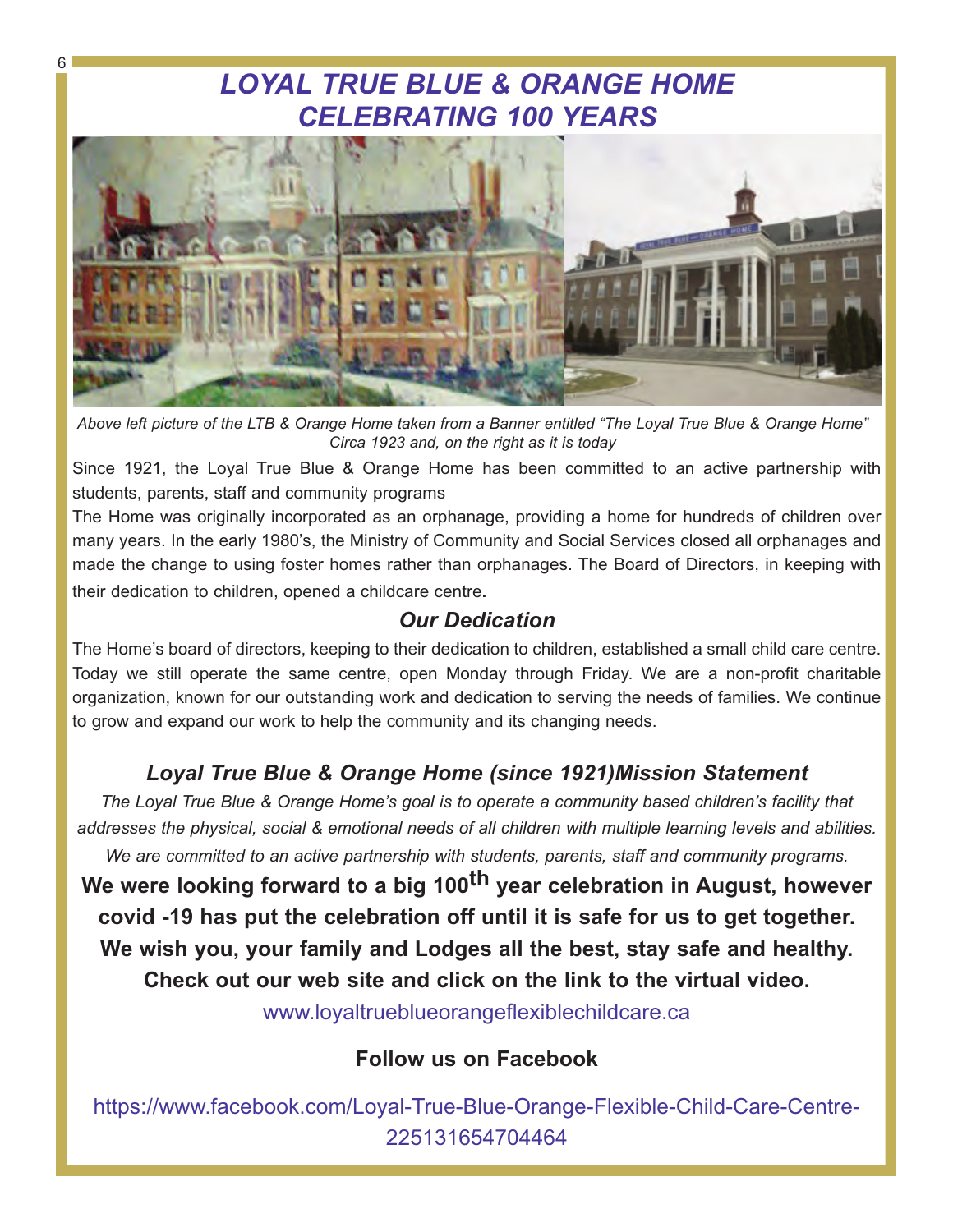#### *Grand Chaplain Ont. East*

As the Provincial Grand Chaplain of Ontario East, I have had very little work to do in the past few years, so I thought I might take the time to say a few words during these troubled times. Masks and social distancing, lockdowns and shutdowns, businesses and services closing, as well as not being able to get together with family and friends has taken its toll on many of us.

While we cannot control our situation, we can control how we react to it. We must continue with our lives and our first priority is to make sure we are in good and proper shape, physically, mentally and spiritually, in order to protect and take care of ourselves and our loved ones. Always remember that the human mind is always drawn to bad news and disaster as a basic human nature instinct for survival, and the media knows how to use that fact to its advantage.

Many of us may feel anxiety, or helplessness or even depression these days and the best remedy for that is to maintain your connections with your family, your friends and your Savior. As Orangemen, you are your brothers` (and sisters) keeper, so make sure they are well and let them know if you are also.

The phone is a wonderful tool to keep in touch, and, for those with computer skills, you can enjoy a toast to Her Majesty, from the comfort of your living room, with your brothers on a zoom meeting, (but remember to wear pants).

The Orange Family has always been a benevolent organization, so let us be generous and charitable with our time and energy to help each other, beginning with our closest brothers and working our way outwards.

And don`t forget our elder brethren, locked up in their expensive rooms, unable to get out. The future is beginning to look brighter with new vaccines available and warm weather approaching, but in the mean time, eat your veggies and get plenty of sunshine (vitamin D) to build up your immune system, and keep in touch with each other for mutual support

God Bless, God Save the Queen. *R.W. Bro. John Arksey* 



Members of Cupids Prince of Wales LOL 26 NL gather to organize their Summer fundraiser to be drawn on Labour Day 2021. *Fot tickets contact* **debbienoseworthy67@gmail.com**



*70 Year Certificate & Pin Presentation*



MW Bro Gordon Morgan center member of Hopewell LOL 50 NL is presented with his 70 yr. cert. & pin at Prince of Orange LOL 23 NL. He is currently Gr. Lect. in LOL & GBC NL - Gr. Lect. RBI in Canada noted in attendance

L - R RW Bro's B. Penny GM NL - D. Smith WM Prince of Orange LOL 23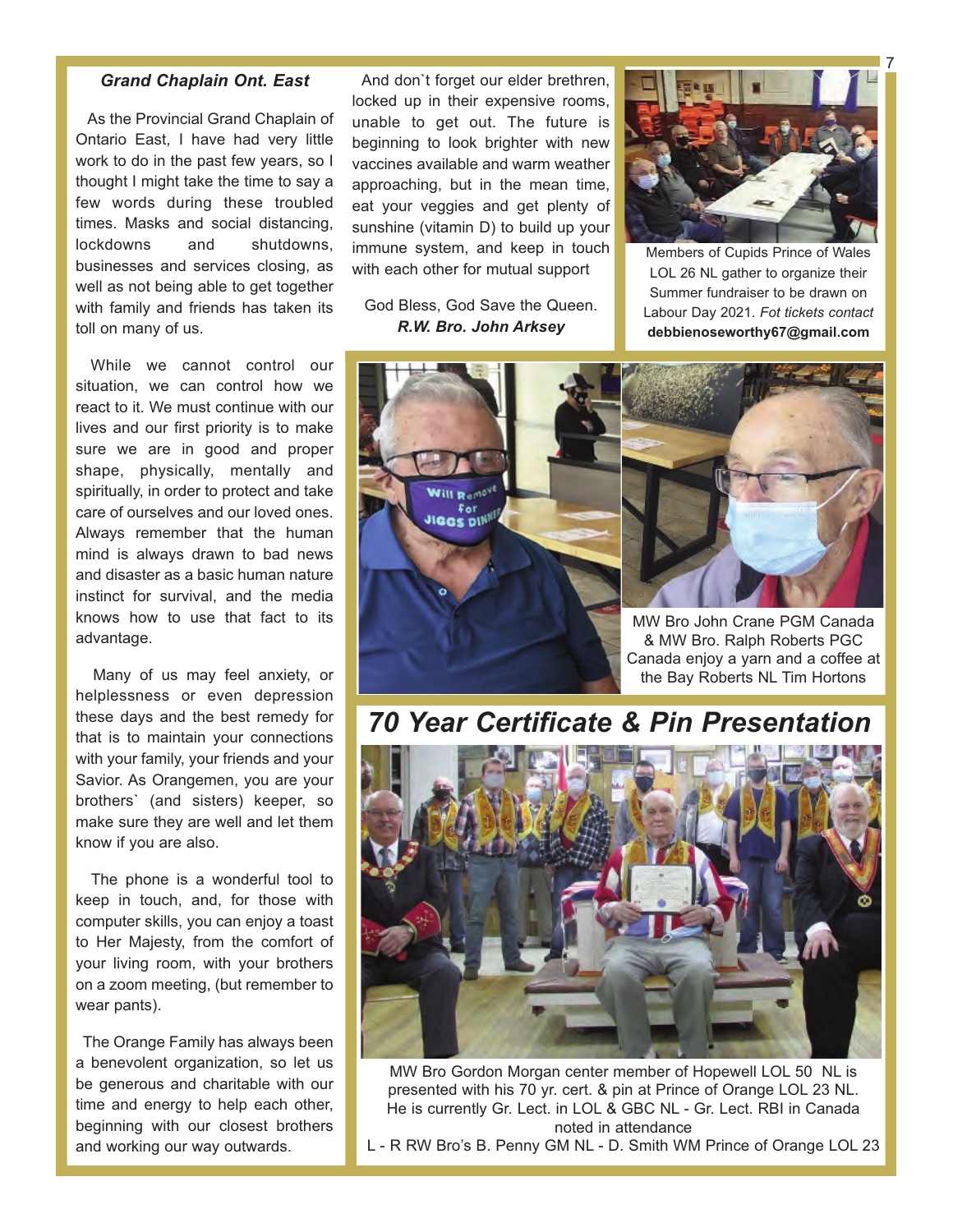#### *What Is In A Name?*

#### *By: Rt. Wor. Bro. Michael Thomas. Who holds a BA in History from York University (Toronto)\_*

The name of orange lodges is of great importance to the order and the membership in identifying their location, or their history or their principles. A lodge might be called after King William or reference the faith. Whatever the lodge is called it conveys a message both within that lodge and without about who they are and what they believe.

A lodge name that many frequently interpret wrongly in its meaning is that of LOL No. 998 in Niagara Falls (still active). They are called "Noble Thirteen". Many have automatically associated it's name with the 1688-89 siege of Londonderry and that it is in reference to the thirteen apprentice boys who closed the gates. However, you would be very wrong. It's very much a Canadian name and references the 13 MPs who stood on their principles and voted against their parties, on March 29<sup>th</sup>, 1889 regarding Quebec's 1888 Jesuit Estates' Act.

After the last Jesuit Priest in Canada died, the Jesuits' estates and lands were taken by the British authorities in London. In 1833 these lands were turned over to the government of Lower Canada (Quebec). The Jesuit Order than re-established itself in the Dominion in 1841. In 1871, under permission given from Rome, the Jesuit Order sought to claim monetary funds from those previous lands they owned and were now in possession of the Province of Quebec. The Jesuits' attempts were opposed however by the Roman Catholic Archbishop, Elzear-Alexandre Taschereau. The Bishops, since 1834, had been attempting unsuccessfully to be given the funds for their use. The Archbishop felt the funds should be divided among the varies parishes. He greatly was opposed to the Jesuits who were desirous on building a new university in Montreal. These two sides stalemated and the Premier of Quebec, Honore Mercier, sought intervention in the matter by Pope Leo XIII. The Pope acted as the arbitrator and his decision was the agreement that was passed as law unanimously in the Quebec Legislature in July 1888. The Act made the following: that, the Jesuits be given \$160,000 and relinquish any further claims; that \$140, 000 to Laval University; and that \$100, 000 be given to selected Roman Catholic parishes. Also, that \$60, 000 be designated for Protestant schools of higher education.

Upset and anger developed in Canada, especially in the Province of Ontario, over the distribution of public funds to the Jesuit Order. But also, just as upsetting, was that the Pope had intervened in the internal affairs of Canadian civil administration. This angered several MPs in the federal parliament in Ottawa. A motion was put forward against Quebec's Jesuits Estates' Act and called on the Governor General to overturn the Provincial Legislature's decision. MP William E. O'Brien's objections in his motion were:

*Since public money is being given to a religious origination in conflict with the principle of separation of Church and State. All religions must be treated equally in law.*

*The act gave recognition to and acceptance of the interference of a foreign authority/body (in person of Pope Leo XIII) to interfere and cause direction in the domestic affairs and the conduct of the civil and administration of law in Canada. Making the law under control of the Pope.*

*The Jesuits reputation and how they have been thrown out of many countries over their secret and political-religious nature. How they are "intolerant and mischievous intermeddling with the function of civil government, is fraught with danger to the civil and religious liberties of the people of Canada."*

The motion saw many days of debate in the Commons, having been seconded by fellow Conservative MP Dalton McCarthy. Support was not found among the Commons however the bill did see 13 MPs deny their party lines and vote together on principle defying their parties. These MPs would come to be known as the "Noble Thirteen". Their vote demonstrated the high quality of character these MPs possessed.

The Noble Thirteen were MPs John Augustus Barron (Victoria North – Ontario), John William Bell (Addington – Ontario), John Charlton (Norfolk North – Ontario), George Ralph Richardson Cockburn (Toronto Centre – Ontario), Frederick Charles Denison (Toronto West – Ontario), Peter Macdonald (Huron East – Ontario), Dalton McCarthy (Simcoe North – Ontario), Alexander McNeill (Bruce North – Ontario), William E. O'Brien (Muskoka and Parry Sound – Ontario), Julius Scriver (Huntingdon – Quebec), James Sutherland (Oxford North – Ontario), Richard Tyrwhitt (Simcoe South – Ontario), and Nathaniel Clarke Wallace (MP for York West – Ontario and would later become Grand Master of the Grand Orange Lodge of British America). All in all, 9 Conservative MPs and 4 Liberal MPs,

Let us never forget these men, the *Noble Thirteen* who were true to their principles and to the cause of Equal Rights for all Special Priviledges for None





Far right, Banner of LOL 998 Niagara Falls named in honour of the "Noble Thirteen" Coin struck in 1889 commemorating the "Noble Thirteen" whose names appear on the coin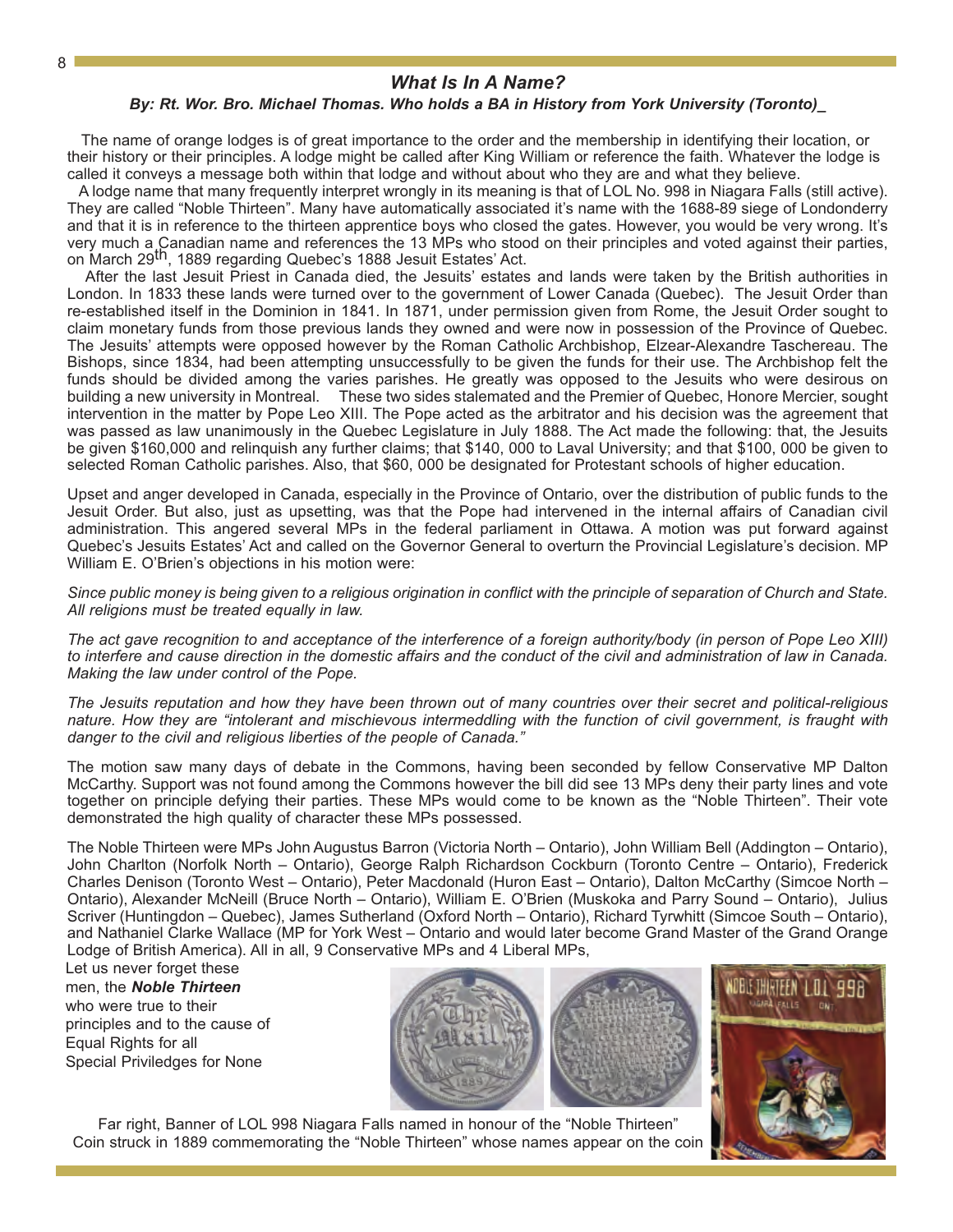

**The Royal Black Institution in Canada**

The Grand Black Chapter of British America Member of The Imperial Grand Black Chapter of the British Commonwealth



#### *Grand Masters Message*

Sir Knights, Brothers and sisters across Canada:

I again bring you greetings from the Grand Black Chapter of British America.

This past year has been a challenge with Covic-19. With the virus hanging in there so far this year, it means we must continue to follow Public health guidelines. It has meant that many annual meetings were cancelled or held virtually. Many of us have travelled less to meetings if there was a meeting.

We must continue to communicate with our members. A phone call, an email, Facebook etc. are all ways of connecting with each other. Our Imperial Grand Black Chapter is encouraging us all to use the social media to its full advantage. Your Grand Black Chapter has already had a Zoom meeting with Imperial GBC and we feel it was a successful first meeting.

Let us try at our local level to have meetings by a conference call or by Zoom or other virtual means. You might be surprised by how well it goes, and it keeps our members involved without driving to a meeting hall.

Our order is based on scripture and is applied to daily living. Let us commit to promote and grow our order. Start that conversation now.

Remember: Think Positive, Communicate, Stay Healthy, Stay Safe, until we meet again. Yours in the Bonds of Christian Knighthood

> *M.W. Sir Knight Edgar Carman*  Grand Master Royal Black Institution in Canada Phone: 1-905-372-6988 Email: ecarman@xplornet.ca

### *Grand Chaplain's Corner*

Sir Knights,

And the Covid-19 pandemic continues and although vaccines are available and are being administered, there does not appear to be an end in the foreseeable future. To say these are challenging times would be a gross understatement. We are being asked to do things that for many are beyond our comfort zones.

As in the past, governments have been forced to enact laws to protect its citizens. Often these laws are met with complaints and protests. On Jan 1, 1976, the government of the day said thou shall wear seatbelts, and there was much protesting and complaints throughout the land. In 2010, the government said Thou shalt not smoke in public spaces, and the smokers of the population complained and protested. To date there have been 3.34million deaths worldwide, and just under 25 thousand deaths in Canada as a result of the pandemic and in 2021 as a result of these staggering numbers the governments in an effort to protect their citizens have said thou shall follow our guidelines such as wear a mask, wash your hand frequently and restrict your interaction with others. We are being asked to limit our gathering to help reduce the spread of this virus and there is great complaining, protests and court challenges throughout the land. In a lot of cases, the loudest protests and court challenges are coming from religious groups, it seems it is more important to fill churches without regard for the health of those in attendance instead of following the government health guidelines.

While I do understand, the desire to gather is strong, now is not the time. Nowhere in the scriptures does it say that we have to gather in large numbers in a building to worship God. What the Bible does say however in Matthew 18:20, "for where two or three are gathered together in my name, there am I in the midst of them"..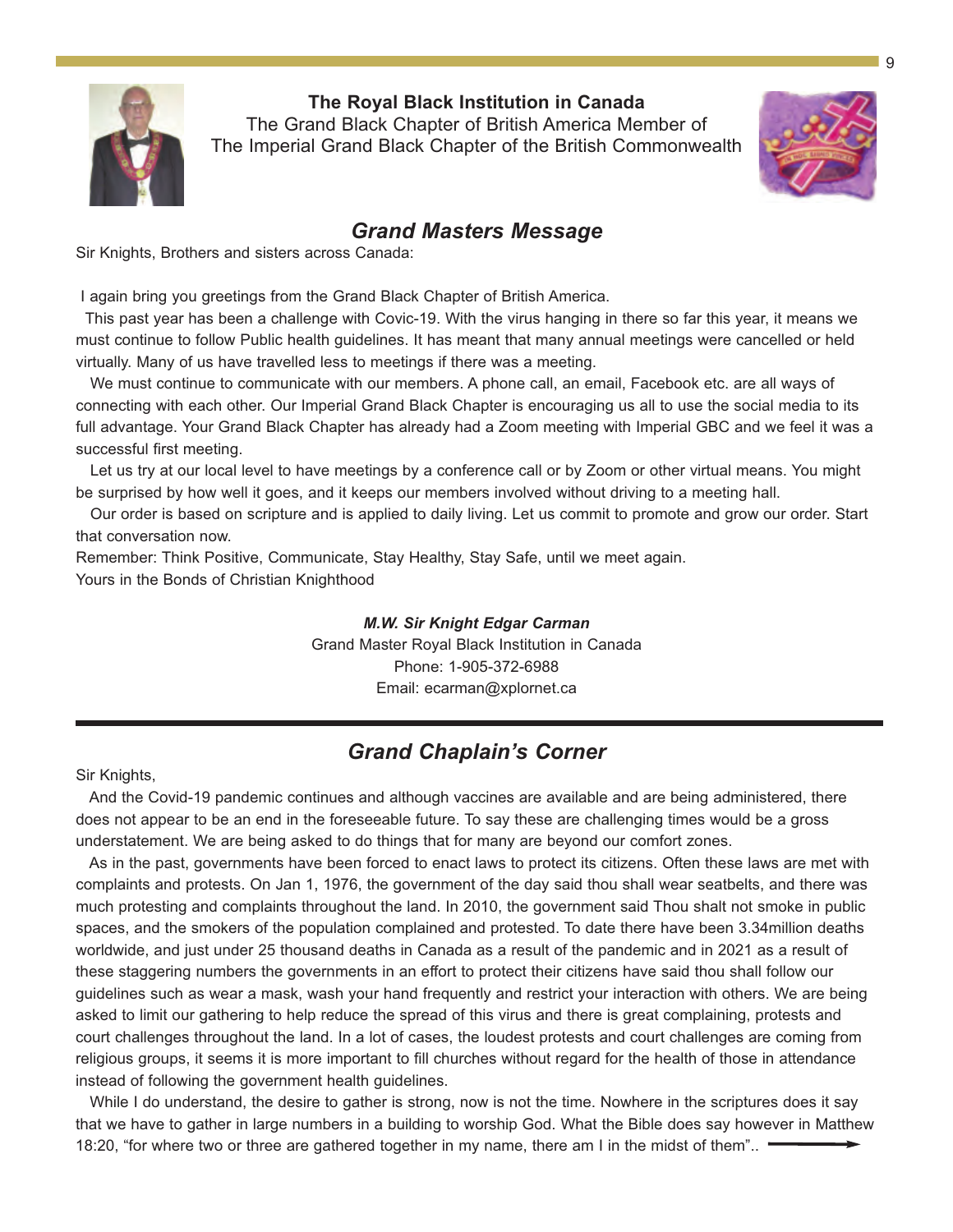...So, gather if you must, but do so in small numbers, under a beautiful tree, by a lake, river, pond or ocean, in an open field or just in your backyard or dwelling. Give thanks to God that you and those you love and cherish are alive and well and pray for those who may not be. In Matthew 7:12, Jesus said "Therefore all things whatsoever ye would that men should do on to you, do ye even so to them: for this is the law and the prophets". Therefore remember, it does not matter how many Sundays you sit in church. God sees what you do, what is in your heart and how you treat and respect other people. And in the end, that is all that really matters.

May God bless each and every one of you and your families. Stay safe, be careful, and hold fast, Canada. My thoughts and prayers are with you all, we are all in this together and together we will win.

Yours in the bonds of Christian Knighthood,

*Donald C. Smith Grand Chaplin*

#### *Grand Registrar's Message*

As COVID-19 continues its swath of desolation across our country and continues to inflect its misery throughout our organization, let us remember the good times, and lets all do our part to defeat it.

Correspondence and communication to the office of the Grand Registrar was busier in 2020 than any other year of my being in the office of the Grand Registrar. Indications are that 2021 will be just as busy. Most communication is in the form of electronic digital documents utilizing word processing tools and email.

During 2020 and 2021 our organization has on several occasions utilized virtual meetings and telecom conference calls. The use of these technologies has enabled the Grand Chapter Executive to hold Executive Meetings more frequently as needed. The technology allowed for prompter dealings with Grand Chapter business, questions from Provincial Chapters, and/or members, and the faster dissemination of information to preceptories and the general membership. All done at no cost to our Grand Chapter.

In early May 2021 your Grand Black Chapter Executive took part in a Virtual Zoom meeting with the Sovereign Imperial Grand Master and other Imperial representatives. This session was well received and acknowledged as a productive means to continue future meetings.

Over the coming months, the Grand Black Chapter Executive along with the Grand Orange Lodge of Canada Executive and the Grand Orange Lodge of the L.O.B.A. intend to start discussions on joint initiative opportunities to grow our membership.

#### *Annual Returns*

The office of the Grand Registrar is still required to produce reports and provide information to our reporting authorities. Thanks to Provincial Chapters and/or isolated preceptories who have submitted their 2020 Annual Returns for the year ending December 31st 2020.Those who have not submitted their Annual Returns then please do so.

#### *Ralph Ford Grand Registrar*



#### *Grand Treasure's Message*

The Executive Committee of The Royal Black Institution in Canada met on Thursday May 13th 2021 and approved an operating budget for 2021. The approved budget for 2021 is based on the finance report approved budget for 2018.

I am very pleased to report that we can hold the line on spending this year due to there being no sessional expenses, Grand Master's travel expense, or expense for executive meetings as we meet by telephone conference call, or by virtual meetings.

The executive also agreed that in an effort to help during the Covid-19 situation again this year, to waive 75% of Capitation Taxes for all Provincial Chapters under our jurisdiction. Hopefully this reduction will be passed on to Private Preceptories.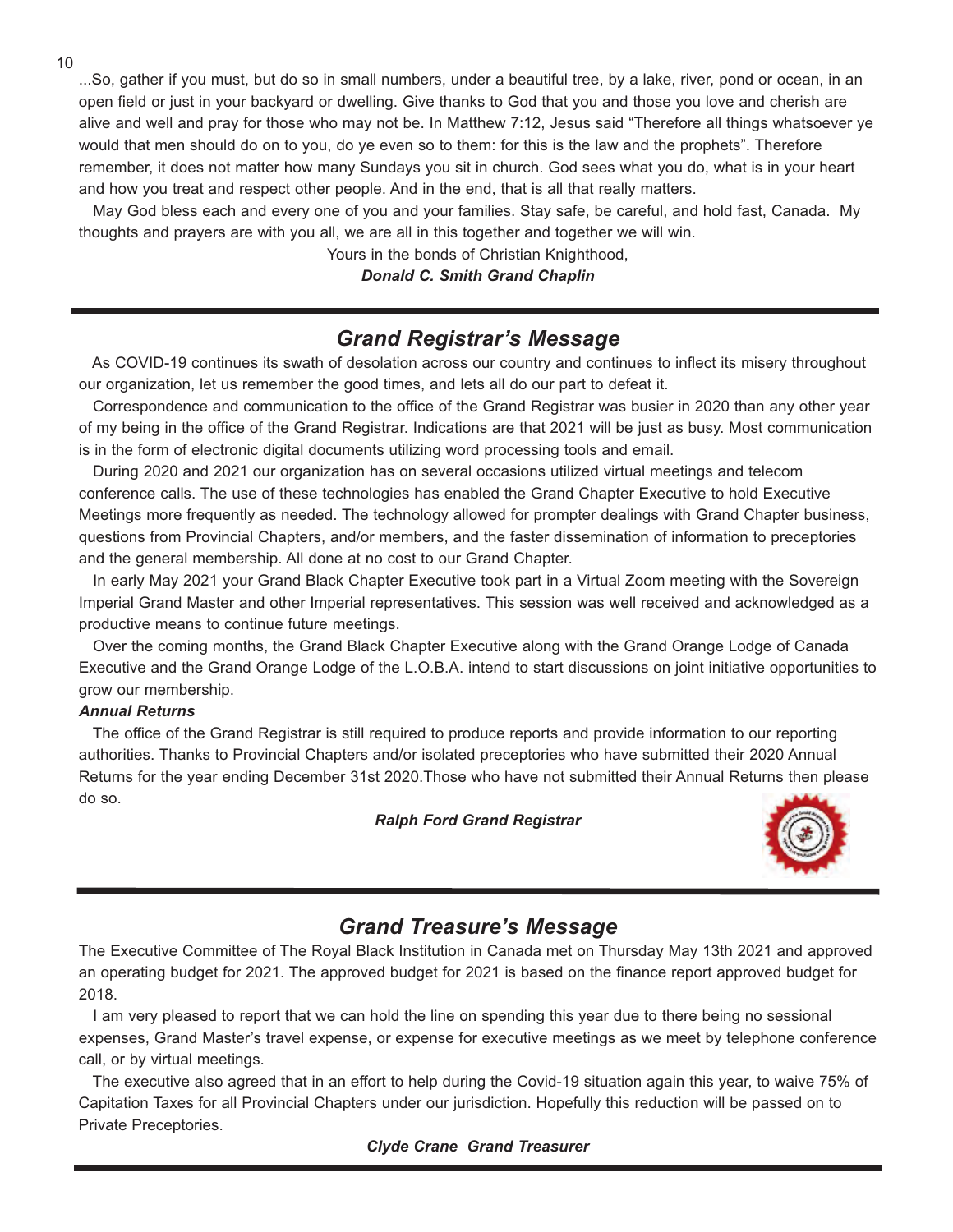# *Provincial Grand Black Chapter of Ontario West*

Provincial Grand Registrars Message

Dear Sir Knights:

The Provincial Grand Black Chapter of Ontario West held their 144th Convocation on Saturday March 27th. 2021 virtually. At the gathering MW Sir Knight Michael Thomas of Toronto was elevated to be the 75th Provincial Grand Master.

Along with MW Sir Knight Thomas, the following officers were elected and installed: Deputy Provincial Grand Master, Brian Thompson; Associate Deputy Provincial Grand Master, Sam Ferguson; Provincial Grand Chaplain, Dan MacDonald; Provincial Grand Registrar, John Thomas; Provincial Grand Treasurer, David Griffin; Provincial Grand Lecturer, Jimmy Stewart; Provincial Grand Marshal, Robert Shoebottom; Provincial Grand Standard Bearer, Brian Farhall; Provincial Grand Persulviant, Art Taylor.

**Fraternally** 

**R.W. Sir Knight John Thomas** – Grand Registrar Provincial Grand Black Chapter, Ont. West



# *Provincial Grand Black Chapter of Newfoundland & Labrador*

Provincial Grand Registrars Message

Dear Sir Knights:

With Covid-19 still on our doorstep our hands are tied on activities we would ordinarily be having in our private Preceptories. 2021 Provincial Grand Sessions in May had to be cancelled once again, new members unable to complete their Degrees and members who have passed away we were unable to give them our Christian Brother & Sir Knight burial. All of these things and more have affected our organization in this pandemic but we remain hopeful that 2022 will bring back a normal we were used to.

The Executive of the Grand Black Chapter of NL have had several meetings, all by Teleconference, which certainly was a save on our expenses. Covid-19 seems to dominate all Executive meetings because of the strain we know it has brought upon our Private Preceptories. We will certainly keep all members informed of any new developments that may arise.

My wish to all is to stay safe and please God we will return to normal once more. Fraternally Yours,

**R.W. Sir Knight Malcolm Lynch** – Grand Registrar Provincial Grand Black Chapter, NL Phone: 709-589-2840 Email: gbcgrnl@yahoo.ca



Orange Benefit Fund offers some of the best non-medical life insurance products in Canada!

Call today to find out how we can protect you and your family or visit www.orange.ca for a personalized quote.

**1-800-565-6248 info@orange.ca**

YOUR FAMILY, YOUR SECURITY, YOUR COMPANY, HOW CAN WE HELP YOU? Visit Orange Benefit Fund at www.orange.ca, contact us by email at info@orange.ca or call us at 1-800-565-6248